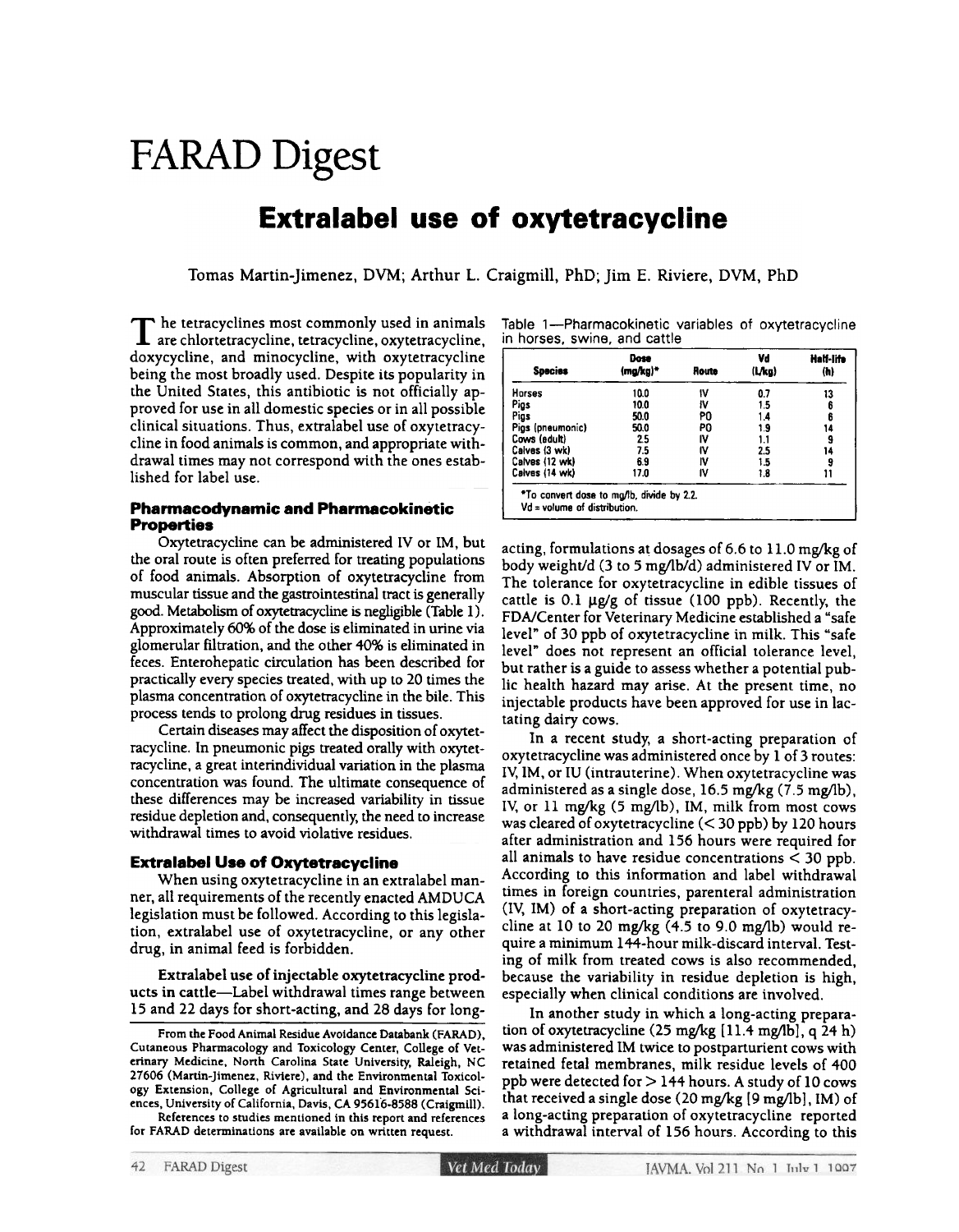information, the FARAD recommends a milk withdrawal interval of 168 hours after parenteral administration of a long-acting preparation of oxytetracycline at 20 mg/kg. A milk withdrawal interval of 192 hours could be conservatively extrapolated for use of oxytetracycline at 20 to 30 mg/kg  $(9.0 \text{ to } 13.5 \text{ mg/lb}).$ 

A minimum meat withdrawal time of 35 days should be observed when short-acting formulations of oxytetracycline are administered by injection (IV; 1M) at dosages  $> 20$  mg/kg (9 mg/lb). This recommendation is based on results of a study in which violative concentrations of oxytetracycline persisted in the kidneys and muscle at the injection site for  $>$  19 days after the final dose of a short-acting preparation of oxytetracycline (20 mg/kg) that was administered for 3 consecutive days. The label withdrawal time of 15 to 22 days for dosages of 6.6 to 11.0 mg/kg  $(3$  to 5 mg/lb), every 24 hours, should be increased to 28 to 30 days in animals treated at shortened dosing intervals (as happens when cows are treated for pneumonia). Detectable residue levels of oxytetracycline were found at the injection site for 35 days after administration of 5 mg of oxytetracycline/kg (2.3 mg/lb), IM (combined with another antibiotic), every 12 hours, for 6 days. For long-acting formulations, results of some studies in which single doses (20 to 40 mg/kg [9 to 18 mg/lb) were administered 1M to cattle suggest an extended meat withdrawal time of 50 days. However, different formulations would be expected to result in various tissue depletion profiles.

ExtraIabel intrauterine use of oxytetracycline in cattle-Results of a study conducted in healthy cows revealed that a single lU dose of 2 g of oxytetracycline in 500 ml of saline solution/cow yielded milk residues  $<$  30 ppb by 6 days after treatment (in 1/6 cows). The residue levels in the milk of the other 5 cows were less than the FDA safe level of 30 ppb by 96 hours. According to these data and label withdrawal times for oxytetracycline formulations approved in foreign countries, the FARAD recommends a milk discard time of 168 hours for doses up to 2 g. If the dose is increased to 4 to 6 g, the milk discard time should be extended to 192 hours. These milk withdrawal intervals apply only to oxytetracycline administered as an aqueous solution. As always, FARAD recommends testing milk, because individual variation is excessive. On the basis of label withdrawal times in foreign countries, FARAD recommends meat withdrawal intervals of 18 days for a single 1- to 2-g dose, 28 days for a single 3-g dose, and 35 days for a single 4- to 6-g dose.

Extralabel intramammary use of oxytetracycline in cattle-The only oxytetracycline formulation approved for intramammary treatment for mastitis is no longer marketed. Studies have shown that following intramammary infusion into 1 quarter, oxytetracycline residues are in milk from untreated quarters. After administration at the label dose (1 to 3 infusions, 12 or 24 hours apart) of the approved preparation that contained 426 mg of oxytetracycline, the label milk discard and meat withdrawal times were 96 hours. Intramammary extralabel use of a different parenteral oxytetracycline formulation at the same dose would require a minimum 96-hour milk-discard interval, followed by milk residue testing. If the dose is doubled, milk should be withheld for a minimum of 120 hours, followed by residue testing. The effects of different formulations have not been studied; thus, this milk discard estimate may not apply to all formulations. Because drugs are readily absorbed from mastitic glands, an extended meat withdrawal interval of 19 days should be observed.

Extralabel oral use of oxytetracycline in cattle (in water only)-According to label information for this use of oxytetracycline in other countries and the available literature, a withdrawal time of 14 days for meat and 7 days for milk should be allowed after administration of oxytetracycline hydrochloride in water at a dosage of 20 to 40 mg/kg (9 to 18 mg/lb), every 12 hours, for 3 to 4 days in adult animals. In preruminant calves, a meat withdrawal time of 21 days after administration at the rate of 30 mg/kg/d  $(13.5 \text{ mg/lb/d})$  for 4 days should be appropriate.

Topical application of oxytetracycline products in cattle-Topical application of oxytetracycline solution (25 mg/ml) in footbaths or sprays to treat hairy foot warts requires no withdrawal time. To avoid milk residues, it is recommended that someone other than the milker do the treating.

Extralabel use of oxytetracycline products in small ruminants-Pharmacokinetic studies of oxytetracycline done through the USDA's Minor Use Animal Drug Pr0 gram indicate that sheep and goats eliminate oxytetracycline faster than cattle after IV and 1M administration. Similarly, an interspecies analysis of all FARAD pharmacokinetic data selected oxytetracycline as a "well-behaved" drug amenable to interspecies extrapolation. Therefore, withdrawal times for cows after parenteral administration should be adequate for sheep and goats. For single doses of injectable oxytetracycline (6.6 to 11.0 mg/kg (3 to 5 mg/lb]), FARAD recommends testing milk following a discard period of at least 96 hours. Following multiple doses or high doses, a milk discard time of 144 hours should be observed, followed by residue testing.

Results of a European study revealed that oxytetracycline was detected in milk (sensitivity, +50 ppb) for up to  $110$  hours in sheep treated once with  $420$  mg in the right udder half. In the same study, infusion of oxytetracycline into the right udder half resulted in diffusion into milk of the left half for 14 hours. In another study' conducted in 8 goats given an oxytetracycline mastitis formulation containing 426 mg of oxytetracycline hydrochloride on 3 occasions 24 hours apart, the drug became undetectable at 108 hours (sensitivity of the method,  $0.25 \mu g/ml$  or 250 ppb). According to this information, intramammary use of oxytetracycline in small ruminants would require extending the milk discard time to 144 hours.